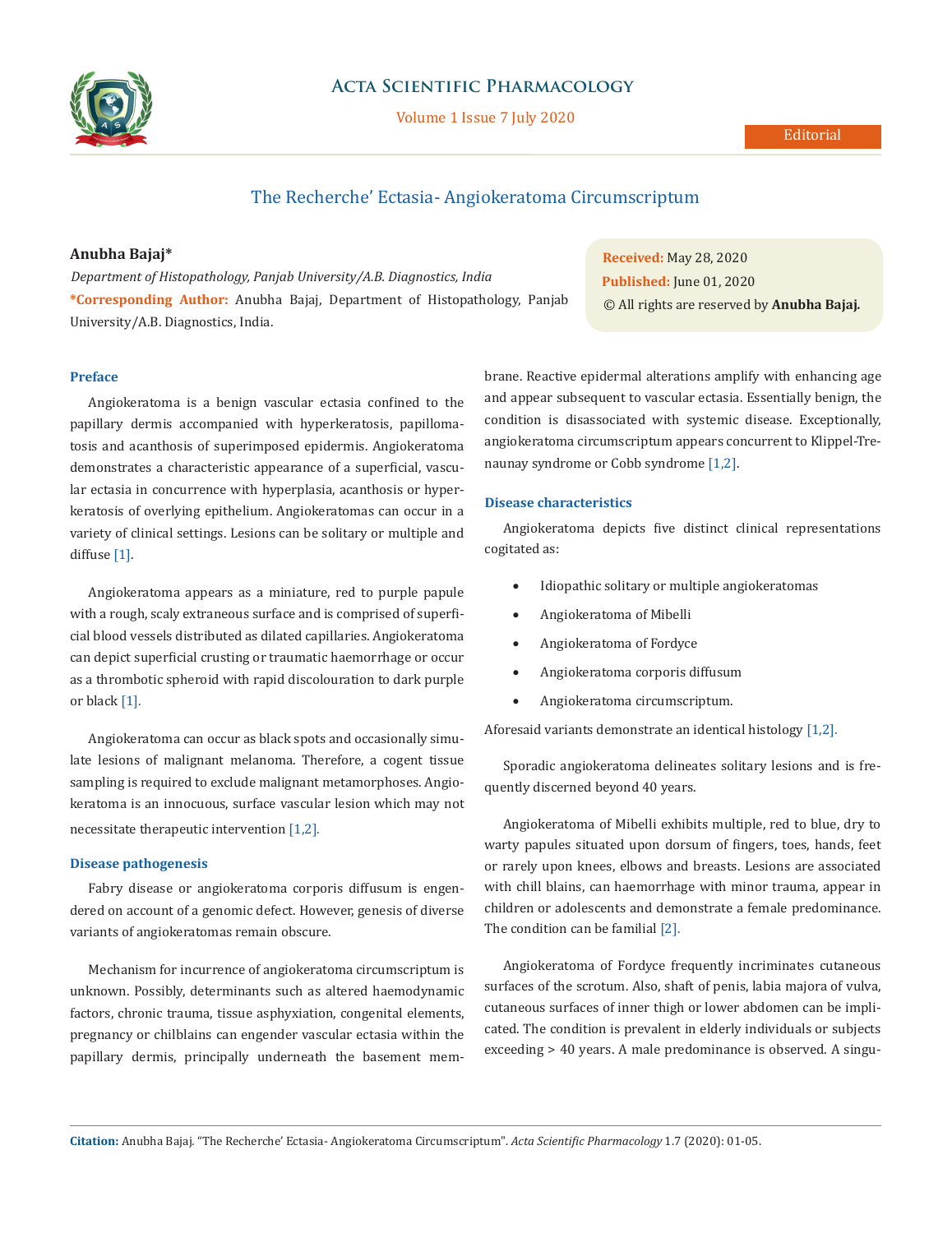lar lesion or multiple lesions exceeding a > 100 are encountered. Lesions are miniature, red and mildly scaly in younger individuals whereas elderly subjects demonstrate enlarged, blue- black lesions with superimposed, extraneous scales. Angiokeratoma of Fordyce is usually asymptomatic and is commonly discerned upon haemorrhage following scratching or sexual intercourse [2,3].

Angiokeratoma corporis diffusum delineates clusters and aggregates of papules with a penchant for "bathing suit distribution". The condition is associated with Anderson- Fabry disease which is an X-linked recessive, lysosomal storage disease.

Angiokeratoma corporis diffusum is also cogitated as Fabry disease which is an exceptional, severe, inherited disorder engendered by deficiency of ceramide trihexosidase, an alpha-galactosidase enzyme. Consequently, excessive quantities of glycosphingolipids are accumulated within blood vessels and internal organs. The condition demonstrates an enhanced severity in males, in contrast to females. Emerging angiokeratomas are disseminated widely and numerous lesions are displayed upon lower trunk or groin. Lesions are accompanied with pyrexia and pain within extremities, hands or feet.

Fabry disease can produce corneal opacities, renal failure, heart failure, stroke, arthritis and colitis apart from several conundrums [2,3]. Angiokeratoma circumscriptum is an infrequent, predominantly a congenital disorder although lesions can appear in a subsequential manner. Angiokeratoma as a group of conditions is devoid of a racial predisposition although an overall, slight male predominance is observed. However, angiokeratoma circumscriptum demonstrates a female preponderance with a female to male proportion of 3:1.

Angiokeratoma circumscriptum appears as a rare birthmark or a vascular malformation. The condition can emerge at birth or disease emergence can be delayed to childhood or adulthood [2,3].

Clusters and aggregates of lesions can arise as miniature patches situated upon extremities or trunk. Lesions can gradually darken in colour and demonstrate modifications in magnitude and configuration. Angiokeratoma circumscriptum is frequently accompanied by Klippel-Trenaunay syndrome (KTS) which manifests as a venous malformation, limb- associated port wine stain and concomitant soft tissue swelling with bone hypertrophy. Exceptionally, angiokeratoma circumscriptum can replace a port wine stain as a component of the syndrome [3,4].

Adjunctive entities concurrent with angiokeratoma circumscriptum are Cobb syndrome, nevus flammeus, cavernous haemangioma and traumatic arteriovenous fistula [4].

# **Clinical elucidation**

Angiokeratoma circumscriptum is an exceptional variant and initially represents as typical, congenital, red- coloured macule. The lesion gradually metamorphoses into dark red to blue, violaceous nodule or plaque accompanied with warty and/or hyperkeratotic morphological features. The nodule commonly arises unilaterally upon lower extremities although adjunctive sites such as trunk, neck, scrotum or tongue can be incriminated [3,4].

Angiokeratoma circumscriptum typically implicates cutaneous surfaces of lower extremity, usually the buttocks or thigh. Angiokeratoma circumscriptum appearing at birth commonly manifests as multiple, erythematous macules which gradually metamorphose into dark- red or violaceous, keratotic papules with a subsequent coalescence into discreet plaques. Characteristic plaques of variable magnitude can expand from a few centimetres to enclosing an estimated one fourth of body surface area. Lesions are accompanied by occasional haemorrhage or pain upon minimal trauma [3,4].

Upon examination, incriminated areas are well circumscribed, firm, non-pulsatile, non-compressible and tender on palpation. Angiokeratoma circumscriptum lacks a predisposition to spontaneous regression [4].

#### **Histological elucidation**

Accruement of a deep-seated tissue sample is essential for accurate diagnosis. On macroscopic examination, aggregates of miniature, red to brown or black, papules or nodules with a verrucous extraneous surface can be discerned [4].

Angiokeratoma circumscriptum can delineate distended capillaries in the papillary dermis accompanied with vascular outflow within dilated venules. Epidermis superimposed upon dilated blood vessels demonstrates acanthosis, hyperkeratosis and elongated rete ridges.

Emergent vascular ectasia of papillary dermis can expand into the superficial epidermis which encompasses distended vascular spaces. Superimposed epidermal hyperplasia is denominated by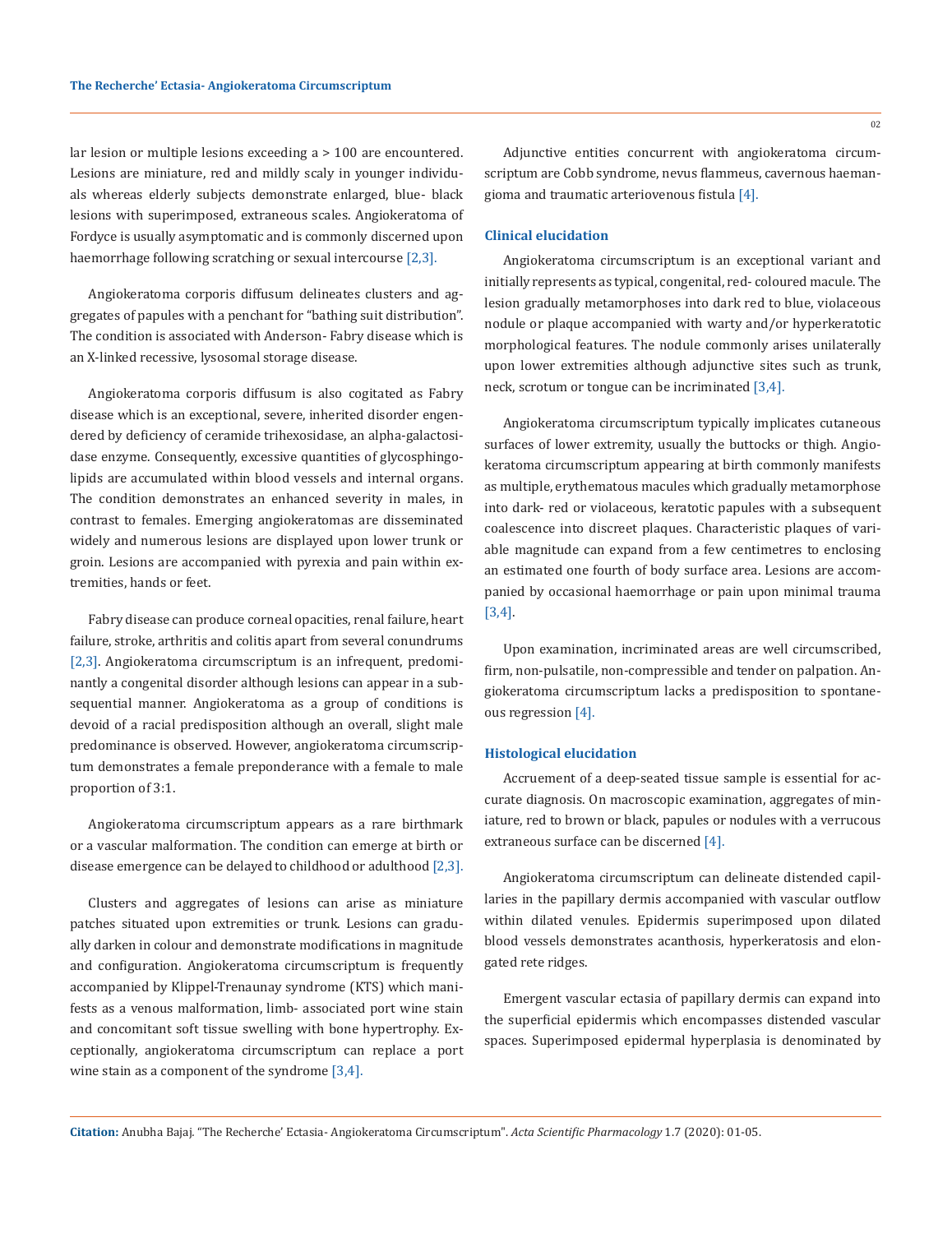acanthosis, hyperkeratosis and elongation of the rete ridges. Vascular thrombosis is frequently discerned within enunciated vascular ectasia [5,6].

Ultrastructural examination of angiokeratoma demonstrates accumulation of pericytes and smooth muscle cells whereas Anderson-Fabry disease can delineate lipid bodies and lamellar inclusions confined within endothelial cells [5].

#### **Investigative assay**

An adequate clinical representation is indicative of angiokeratoma circumscriptum which can be confirmed upon cogent histological examination. Classically, vascular ectasia comprised of thin- walled vascular channels confined to the papillary dermis accompanied with acanthosis and hyperkeratosis of superimposed epidermis is delineated. Aforesaid vascular channels are frequently thrombosed, a feature which morphologically manifests as blood vessels impacted with red cell extravasation [5,6].

Physical examination of plaques of angiokeratoma circumscriptum can simulate a melanoma wherein thrombosed blood vessels contribute to a darkly stained lesion.

Ultrasonography of angiokeratoma circumscriptum demonstrates a linear, hypoechoic, mildly vascular soft tissue mass unrelated to underlying bony tissue. Usually, further investigation is unnecessary. Multiple lesions appearing within the lumbosacral region with spinal superimposition in a new-born or an infant can be subjected to a magnetic resonance imaging (MRI) of the spine to exclude spinal dysraphism or Cobb syndrome [6].

#### **Differential diagnosis**

Angiokeratoma circumscriptum requires a segregation from lesions such as verrucous haemangioma, melanocytic nevus, malignant melanoma, lymphangioma circumscriptans, capillary aneurysm, pigmented basal cell carcinoma and Spitz nevus. Angiokeratoma necessitates a demarcation from conditions such as lobular, capillary or verrucous haemangioma, lymphangioma, or venous lake [6,7].

Verrucous haemangioma appears clinically and morphologically identical. Nevertheless, angiokeratoma circumscriptum is confined within the papillary dermis, is devoid of incrimination of deep-seated dermis or subcutaneous tissue whereas verrucous haemangioma characteristically incriminates deep-seated dermis, hypodermis and subcutaneous tissue [6].

Differentiation from clinical conditions such as pigmented or melanocytic lesions is contingent to occurrence of vascular thrombosis [6].

#### **Prognostic outcomes**

Angiokeratoma circumscriptum can be permanently exterminated with the application of a laser or surgical intervention. Reoccurrence of lesion is exceptional [7].

Complications of laser therapy, cryotherapy, electrocautery or diathermy adopted for angiokeratoma circumscriptum are denominated by textural or post -inflammatory pigmentary modifications. Besides, typical complications of a surgical intervention such as appendicular or axial disfigurement, contingent to location, can ensue with eradication of enlarged plaques of angiokeratoma circumscriptum [7].

#### **Therapeutic options**

Therapeutic intervention in angiokeratoma circumscriptum is advocated for managing recurrent, traumatic haemorrhage and for superior cosmetic outcomes. Strategies such as diathermy, curettage, electrocautery, cryotherapy, laser therapy, cryosurgery or surgical extermination of miniature papules or plaques can be considered. Enlarged plaques can be managed with cogent laser ablation as surgical extermination can induce significant disfigurement [7].

Several lasers are efficacious in treating angiokeratoma circumscriptum such as argon laser, carbon dioxide laser, cooper vapour laser, neodymium-doped yttrium-aluminium-garnet (Nd:YAG) laser, pulsed-dye laser or an intense pulsed light source system. Typically, laser therapy is commenced with carbon dioxide or erbium laser in order to decimate the hyperkeratotic epidermis. Subsequently, a laser with haemoglobin incrimination such as potassium titanyl phosphate (KTP) or pulsed- dye laser can be adopted. Carbon dioxide lasers are considered as precise in treating depth and surface area of lesion, display an optimum operative speed within the procedure, maintain adequate haemostasis and are accompanied by minimal postoperative pain or oedema [7,8].

Non-ablative laser systems such as a pulsed-dye laser, cooper vapour laser, pulsed argon laser or an Nd:YAG laser typically necessitate several therapeutic sessions in order to achieve a comprehensive eradication of lesion and incriminated cutaneous surfaces. Approach to superficial dermis with aforesaid lasers can be challenging on account of hyperkeratotic epidermis superimposed upon the lesions of angiokeratoma circumscriptum [7,8].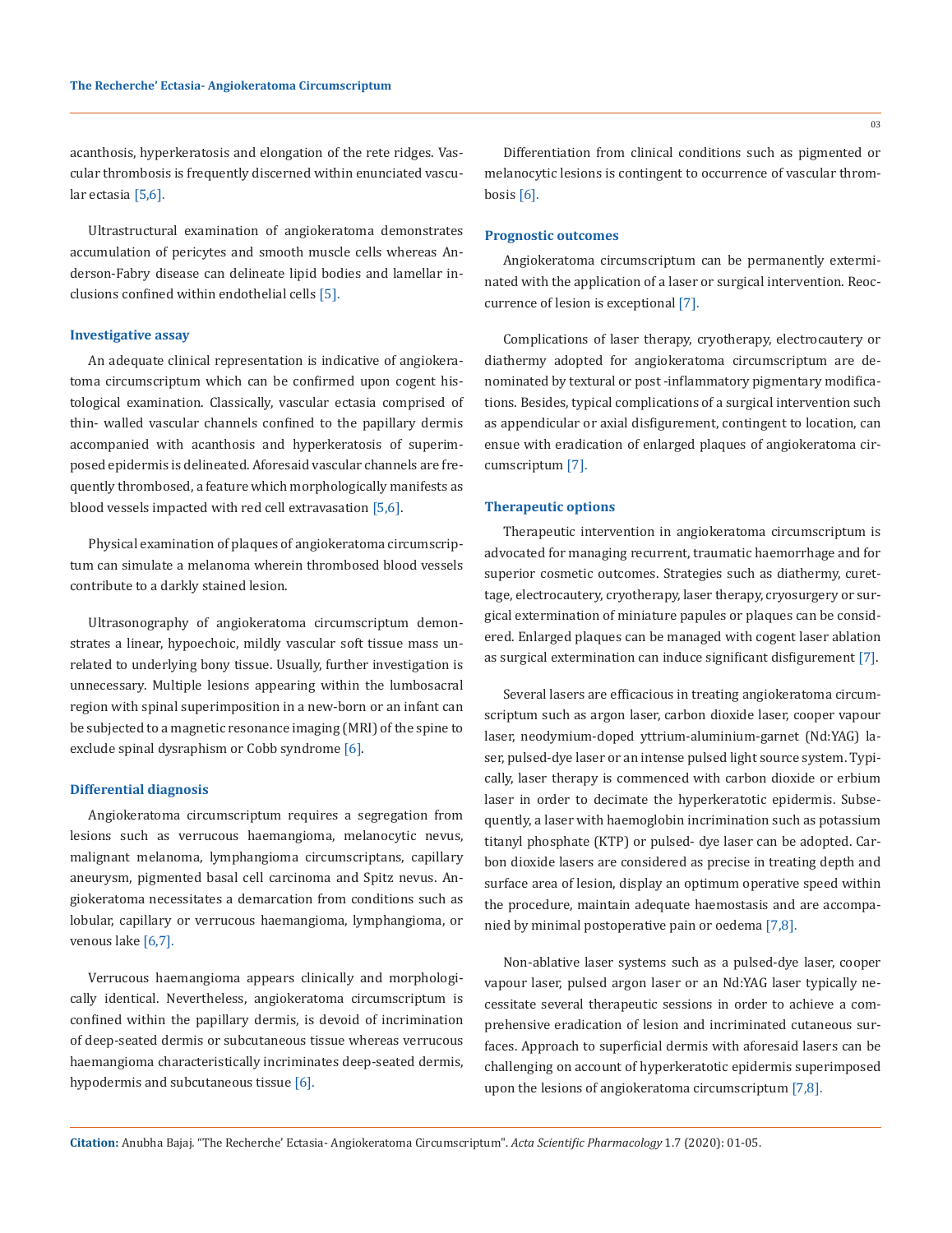Ablative laser systems such as carbon dioxide laser or continuous- wave argon laser can extend into superficial dermis in a singular session. Textural and pigmentary modifications are frequent with ablative laser therapy [7,8].

Emerging complications are minimized with the adoption of conservative therapeutic techniques, cogent awareness and education accompanied by adequate post-operative diligence [7,8].



**Figure 1:** Angiokeratoma with vascular ectasia and thrombosed blood vessels confined to the papillary dermis with circumscribing epithelium and acanthosis with hyperkeratosis of superimposed epithelium [9].



**Figure 2:** Angiokeratoma with vascular ectasia and intermingled squamous epithelium with acanthotic, hyperkeratotic superimposed epidermis [10].



**Figure 3:** Angiokeratoma with vascular ectasia, blood vessels lined by a thin endothelium and an encompassing epidermal component with acanthosis of the superimposed epithelium [11].



**Figure 4:** Angiokeratoma with vascular ectasia, blood vessels layered with attenuated epithelium, encompassing epithelial islands with acanthosis of superficial epidermis [12].



04

**Figure 5:** Angiokeratoma demonstrating vascular ectasia, foci of haemorrhage and an acanthotic, hyperkeratotic epidermis [13].



**Figure 6:** Angiokeratoma depicting vascular ectasia, red cell extravasation, distended vascular spaces, epithelial circumscription and hyperkeratotic superficial epithelium [14].



**Figure 7:** Angiokeratoma delineating dilated vascular configurations, red cell extravasation, enveloping epidermal nests and acanthotic superficial epithelium [15].



**Figure 8:** Angiokeratoma exhibiting vascular ectasia, dilated blood vessels lined by thinned out endothelium, epithelial circumscription and epidermal acanthosis with hyperkeratosis [16].